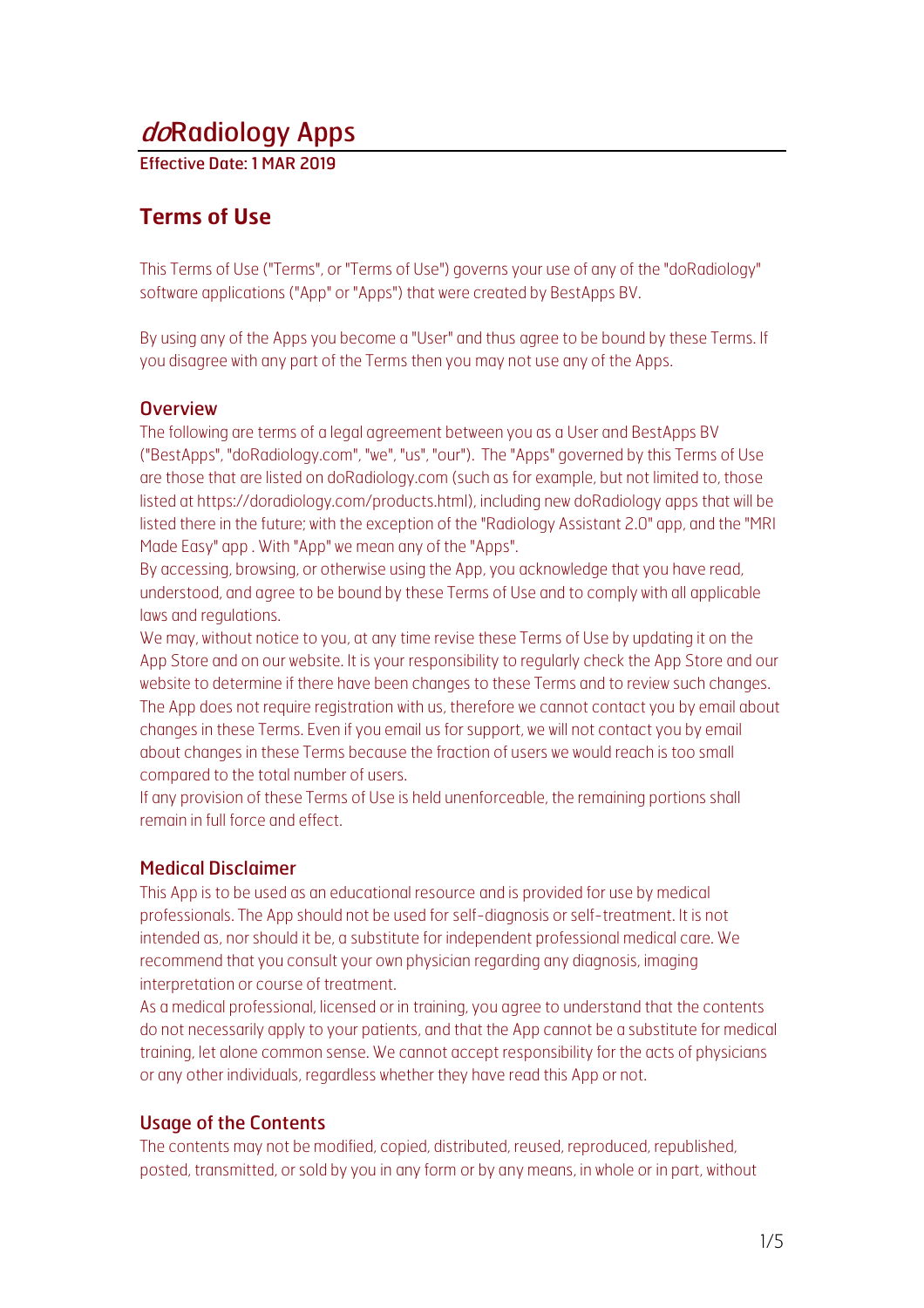prior written permission from us. Commercial use is expressly prohibited. As an exception, you may use the contents for teaching purposes in a personal slide deck or for direct teaching in a classroom, as long as the contents are not published, and with the requirement that you clearly cite the source of the material, at a minimum, always including 'doRadiology.com'.

#### Intellectual Property Rights

All rights in all software, designs, arrangements, graphics pertaining to the App, as well as the layout and functionality of the contents of the app, belong to BestApps. The copyright of the contents belongs to the parties mentioned in the Colophon of each app. All trademarks, product names, and company names and/or logos that may be displayed or mentioned in the App are either trademarks or registered trademarks of BestApps, or registered third party trademarks, and may not be reproduced, imitated, or used, in whole or in part, without the prior written permission from the trademark owner.

## Links and Third Party Content

The contents of the App may contain links to websites or third party contents. These links are provided as a convenience and do not constitute ownership, or an endorsement, sponsorship or recommendation by us. BestApps does not accept responsibility for the use of any copyrighted or otherwise restricted material referenced via any of the links in the contents of the App. If you decide to visit any linked site or use any linked content, you do so at your own risk and it is your responsibility to obtain the necessary rights for use and take all protective measures to guard against any destructive elements that may reached via those links.

#### General Disclaimer

THE APP IS PROVIDED ON AN "AS IS" AND "AS AVAILABLE" BASIS. YOU ACKNOWLEDGE HAVING READ AND UNDERSTOOD THESE TERMS OF USE, INCLUDING THE "MEDICAL DISCLAIMER", AND ANY OTHER CONDITIONS BROUGHT TO YOUR ATTENTION IN THE COURSE OF YOUR ACCESS TO, OR USE OF THE APP.

TO THE MAXIMUM EXTENT PERMITTED BY LAW, YOU EXPRESSLY AGREE THAT:

- 1. YOUR USE OF THE APP IS AT YOUR SOLE RISK;
- 2. EXCEPT AS OTHERWISE EXPRESSLY AGREED IN WRITING, BESTAPPS EXPRESSLY DISCLAIMS ANY IMPLIED OR EXPRESS REPRESENTATIONS OR WARRANTIES OF ANY KIND RELATING TO THE USE OF THE APP;
- 3. WITHOUT LIMITING THE FOREGOING, BESTAPPS ASSUMES NO RESPONSIBILITY FOR, AND MAKE NO WARRANTY OR REPRESENTATION:
	- o as to the accuracy, currency, completeness, reliability or usefulness of, any information obtained through use of the App (including any advice, opinion, statement or other content or any products or services distributed or made available by third parties through the App);
	- o that the App will be of merchantable quality, fit for a particular purpose or otherwise meets your requirements;
	- o that any access to, or use of, the App will not infringe any rights (including intellectual property rights) of any third party
	- o that the App is available without interruption, or is error free.
- 4. YOU MUST TAKE YOUR OWN PRECAUTIONS TO ENSURE THAT ANY LINK YOU FOLLOW FROM THE CONTENTS OF THE APP IS FREE OF DEFECTS, VIRUSES OR OTHER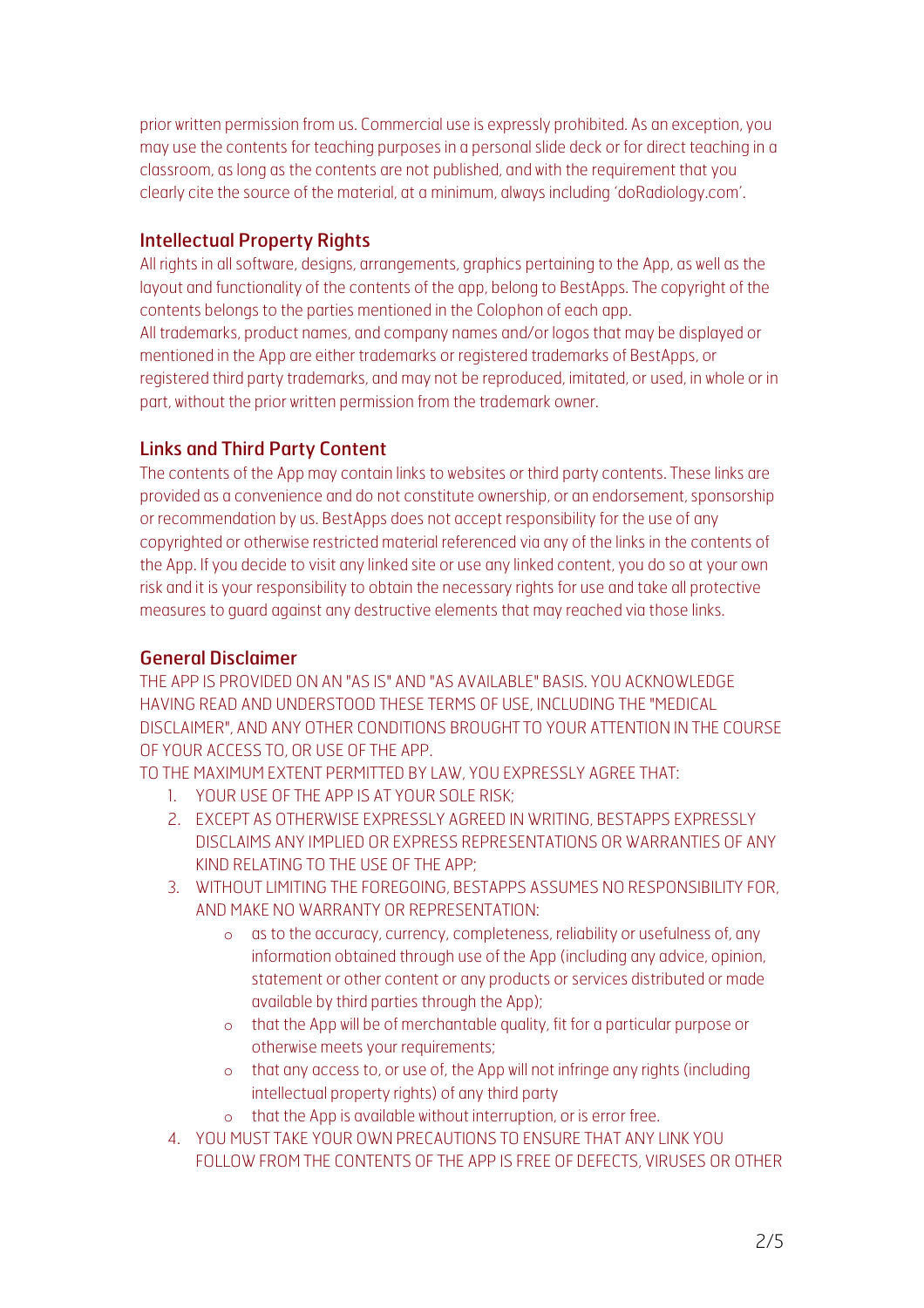DESTRUCTIVE ELEMENTS (SUCH AS WORMS OR TROJAN HORSES) THAT MAY INTERFERE WITH OR DAMAGE THE OPERATIONS OF A COMPUTER SYSTEM; and

5. BESTAPPS IS NOT LIABLE FOR ANY LOSS OR LIABILITY INCURRED BY YOU OR ANYONE ELSE AS A POSSIBLE RESULT OF ACCESSING, OR OTHERWISE USING, OR FOLLOWING LINKS IN, THE CONTENTS OF THE APP, OR AS A POSSIBLE RESULT OF ANY SUSPENSION OF OR INTERRUPTION TO THE OPERATION OF THE APP.

NO ADVICE OR INFORMATION, WHETHER ORAL OR WRITTEN, OBTAINED BY YOU FROM OR THROUGH YOUR USE OF THE APP, OR OTHERWISE FROM US, CREATES ANY WARRANTY NOT EXPRESSLY MADE IN THESE TERMS OF USE. YOU ACKNOWLEDGE THAT BESTAPPS DOES NOT CONTROL IN ANY RESPECT ANY INFORMATION, PRODUCTS OR SERVICES OFFERED BY THIRD PARTIES THAT MAY BE REACHED THROUGH THE APP.

#### Indemnity

YOU MUST INDEMNIFY AND KEEP INDEMNIFIED BESTAPPS AND ITS DIRECTORS, OFFICERS, EMPLOYEES AND AGENTS FROM AND AGAINST ANY CLAIMS, LOSSES, LIABILITIES, COSTS, EXPENSES (INCLUDING INVESTIGATIVE COSTS, COURT COSTS, LEGAL FEES, PENALTIES, FINES AND INTEREST) AND DAMAGES OF ANY KIND (INCLUDING THOSE WHICH ARE PROSPECTIVE OR CONTINGENT) WHATSOEVER AND HOWSOEVER, DIRECTLY OR INDIRECTLY ARISING OUT OF OR IN CONNECTION WITH THESE TERMS OF USE OR YOUR USE THE APP, INCLUDING LIABILITY ARISING IN CONNECTION WITH YOUR BREACH OF THESE TERMS.

## **Termination**

BestApps may, as it sees fit, for any reason or no reason at all, without liability to you or any third party, terminate the availability or further development of the App. All provisions of the Terms which by their nature should survive termination shall survive termination, including, without limitation, ownership provisions, medical and general disclaimers and indemnity.

## Applicable Law and Jurisdiction

These Terms of Use shall be governed by the laws of the Netherlands. In the absence of mutual agreement, any dispute arising from the interpretation and/or performance of the present Terms of Use shall be submitted to the exclusive jurisdiction of the competent Court in the Netherlands.

## **Privacy Policy**

This privacy policy ("Policy", or "Privacy Policy") governs your use of any of the "doRadiology" software applications ("App" or "Apps") that were created by BestApps BV. The "Apps" governed by this Policy are those that are listed on doRadiology.com (such as for example, but not limited to, those listed at https://doradiology.com/products.html), including new doRadiology apps that will be listed there in the future; with the exception of the "Radiology Assistant 2.0" app, and the "MRI Made Easy" app. With "App" we mean any of the "Apps".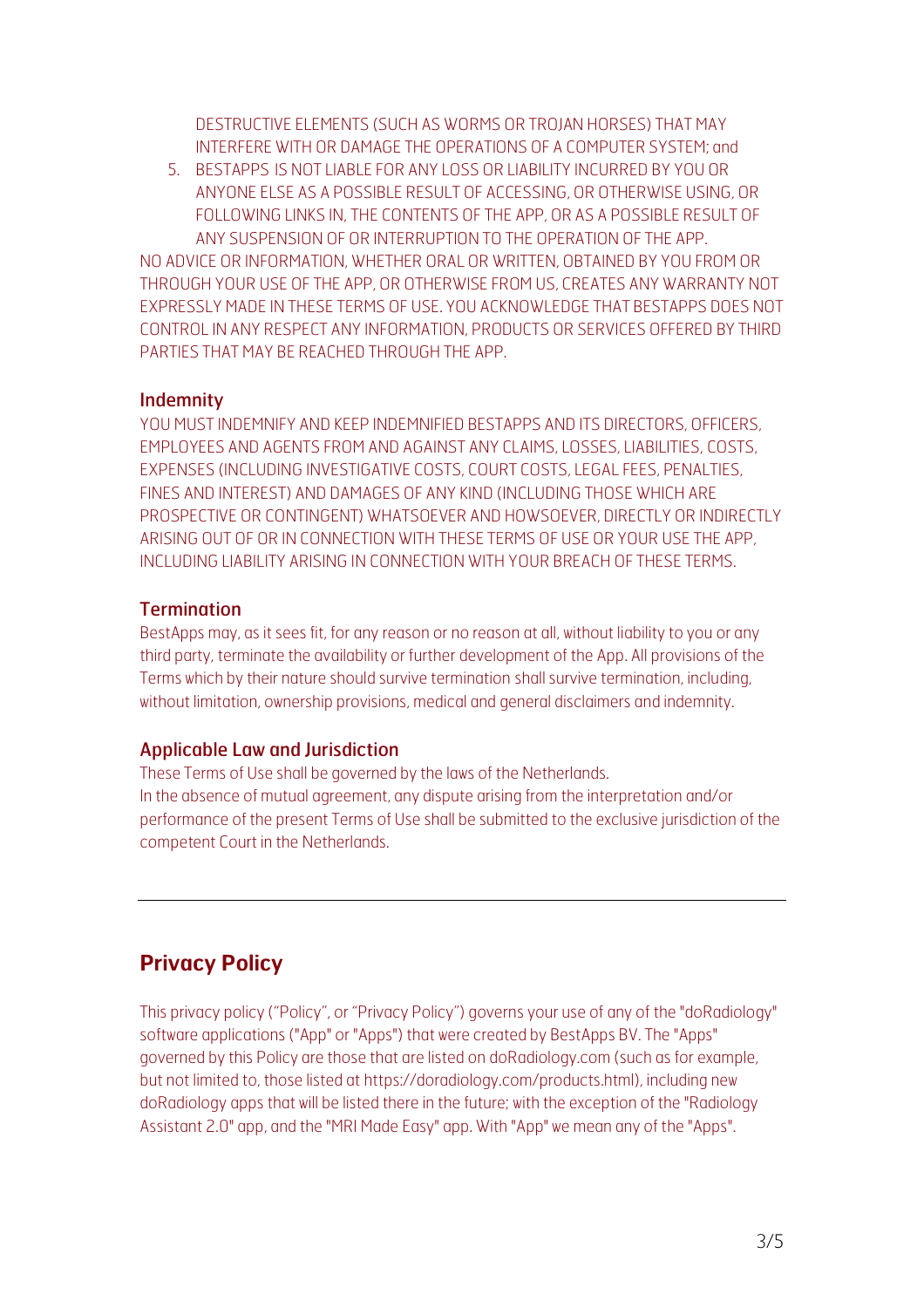## What information does the App obtain and how is it used?

#### User Provided Information

BestApps does not actively collect any information about you. We do not know who you are. When you purchase the app, or make an in-app purchase inside the app, the purchase is tied to your AppleID. We do not know your AppleID.

When you email us at any of our company email addresses you provide us with your email address, and with any other information provided by you in your email.

#### Automatically Provided Anonymous Information

We may use third-party software to collect anonymous information about usage of the Application in general. BestApps BV itself does not collect and does not store this kind of information.

## Does the Application collect location information of the device?

This Application does not collect information about the location of your mobile device.

## Do third parties see and/or have access to information obtained by the Application?

When you provide us with your email address we may use this address to send you email – for example to respond to a support request. Other than for the purpose of sending you email, we do not provide your information to third parties.

We may disclose information:

- as required by law, such as to comply with a subpoena, or similar legal process;
- when we believe in good faith that disclosure is necessary to protect our rights, protect your safety or the safety of others, investigate fraud, or respond to agovernment request;
- if BestApps BV is involved in a merger, acquisition, or sale of all or aportion of its assets, you will be notified via email and/or a prominent notice on our Web site of any change in ownership or uses of this information, as well as any choices you may have regarding this information.

## Data Retention Policy, Managing Your Information

We will retain User Provided Information for as long as you use the Application and for a reasonable time thereafter. If you'd like us to delete your User Provided Information, please contact us at support@doradiology.com and we will respond in a reasonable time.

## Children

The application is targeted at medical professionals. If a parent or guardian becomes aware that his or her child under the age of 13 has provided us with their email address in relation to the Application, he or she may contact us at support@doradiology.com and request removal of the email address and any other information provided via email. We will delete such information within a reasonable time.